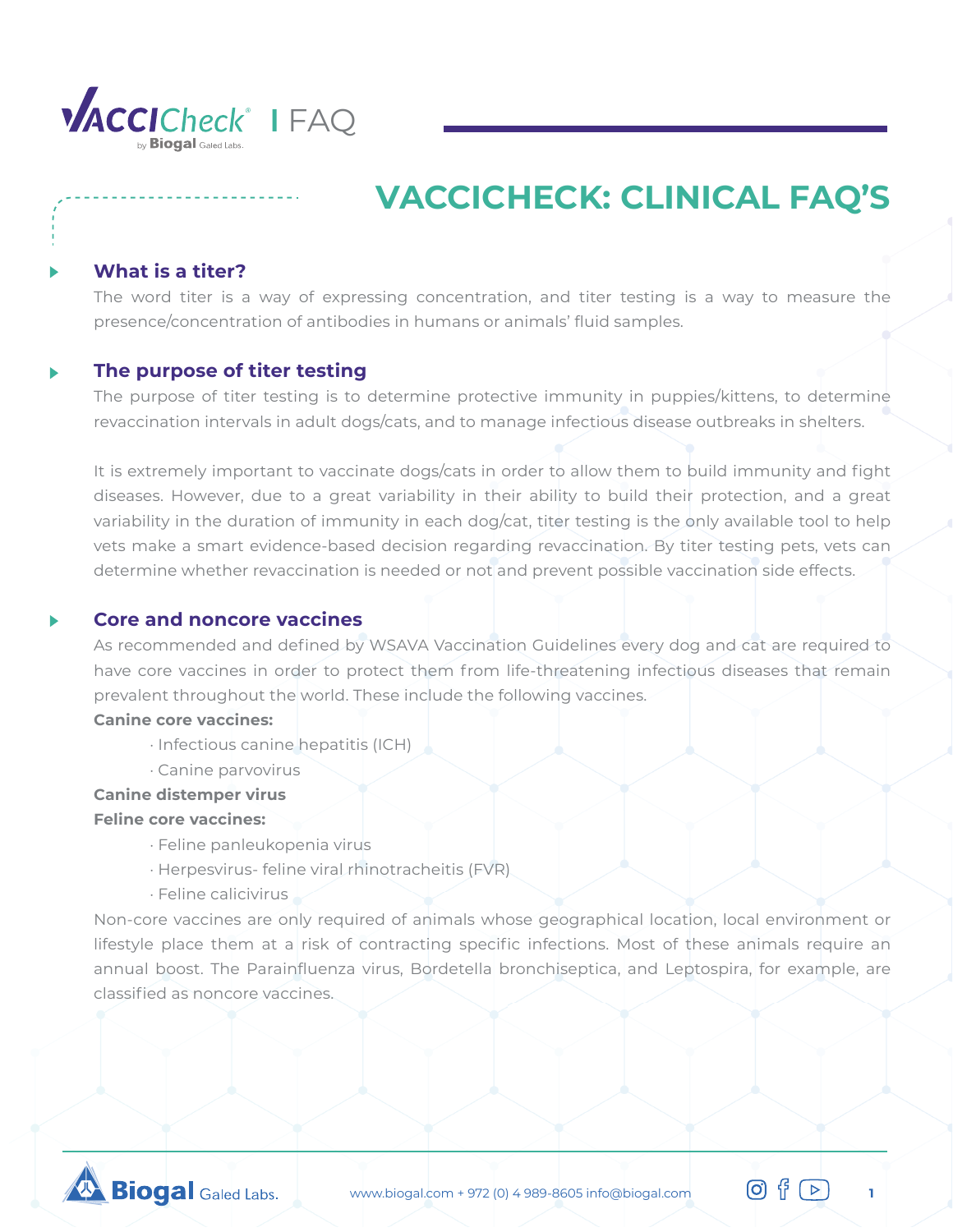

## **What is VacciCheck**

VacciCheck is a simple and affordable titer test, designed to monitor an animal's immunity status as a result of vaccination, in order to confirm protectionand avoid unnecessary vaccination in immunized pets. A single blood test will assess a pet's immune status for core feline or canine diseases.

### **What does VacciCheck test for?**

VacciCheck measures antibody levels against canine core vaccines components (parvovirus, distemper, and infectious hepatitis), and against feline core vaccine components (panleukopenia, herpesvirus and calicivirus), in order to assess the pet's immunization following vaccination.

#### **How do I interpret the results?**

Once your comb has been developed, gray dots will appear on it: a positive control dot and 3 test dots. The results are always relative to the positive control.

A score of 2 and above is considered positive, meaning the animal is protected. The WSAVA Vaccination 2016 Guidelines state: "The presence of antibody (no matter what the titer is) indicates protective immunity and immunological memory is present in that animal. Giving more frequent vaccines to animals in an attempt to increase antibody titer is a pointless exercise. It is impossible to create 'greater immunity' by attempting to increase an antibody titer".

"When antibody is absent, (irrespective of the serological test used) the dog should be revaccinated unless there is a medical reason for not doing so, even though some will be protected by immunological memory."

### **Can I give the results a numerical value?**

Yes! VacciCheck is a semi-quantitative test and comes with a slide scale to match the gray dots on the developing comb with a correlating number. The darker the dot is, the higher the titer. VacciCheck offers a CombCam for users who prefer an automated system to interpret results.

## **Does VacciCheck test for rabies?**

No, it does not. According to WSAVA, "monitoring serum antibody specific for canine rabies is not generally used in the same manner for determining re-vaccination requirements as these are mandated by law".

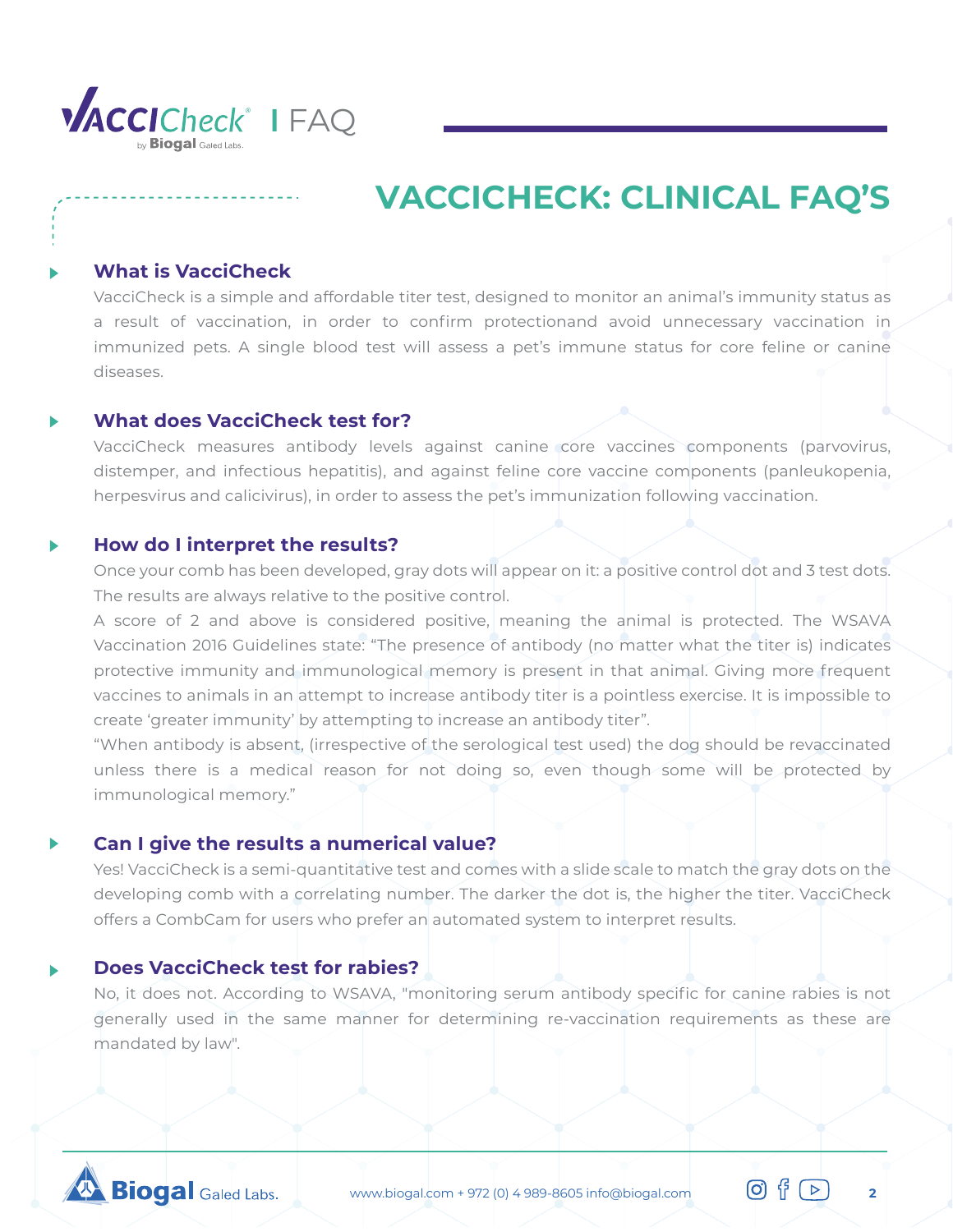

## **How often do I need to perform a test?**

According to the WSAVA guidelines a test should be performed every three years. With that being said, it is recommended you test yearly in certain medical situations and in geriatric dogs/cats.

**Can I use the test results as a confirmation document for my pet boarder?** It depends on the facility's requirements and policy.

## **Is VacciCheck's accuracy backed up by scientific evidence?**

The performance of the VacciCheck test kit has been validated using clinical samples by comparing results to the gold standard titer assays. The test was approved by the USDA and other authorities.

# **How old does the puppy/kitten need to be when tested for vaccine protection validation?**

We recommend following the WSAVA guidelines and test puppies/kittens 4 weeks after the completion of the puppy/kitten vaccination series.

# **How should the VacciCheck kit be used in assessing a puppy/kitten's immunization status?**

Taking into account that Initial puppy/kitten vaccination is finished at 16 weeks or older, it is recommended you test the dog/cat at the age of 20 weeks. If the result comes out negative, vaccinate one more time and repeat the test after two-four weeks. That way you can be certain that the dog/cat is protected.

WSAVA recommends an initial core vaccination at 6-8 weeks of age, then every 2-4 weeks until the dog/cat reaches 16 weeks of age or older. Therefore, the number of puppy/kitten primary core vaccinations will be determined by the age at which the vaccination series first started and the selected interval between the vaccines.

## **How can VacciCheck be used in shelters?**

One of the uses of VacciCheck is in the event of a disease outbreak in shelters. VacciCheck is used to control of infections outbreaks by determine which dogs/cats are protected and safe, and which need to be quarantined. In addition, by titer testing a new puppy/kitten upon admission to the shelter, rather than vaccinating dogs with an unknown history, you can safely bypass any quarantines that may be required. This allows for a quicker adoption and ensures the safety of all dogs/cats in the shelter.

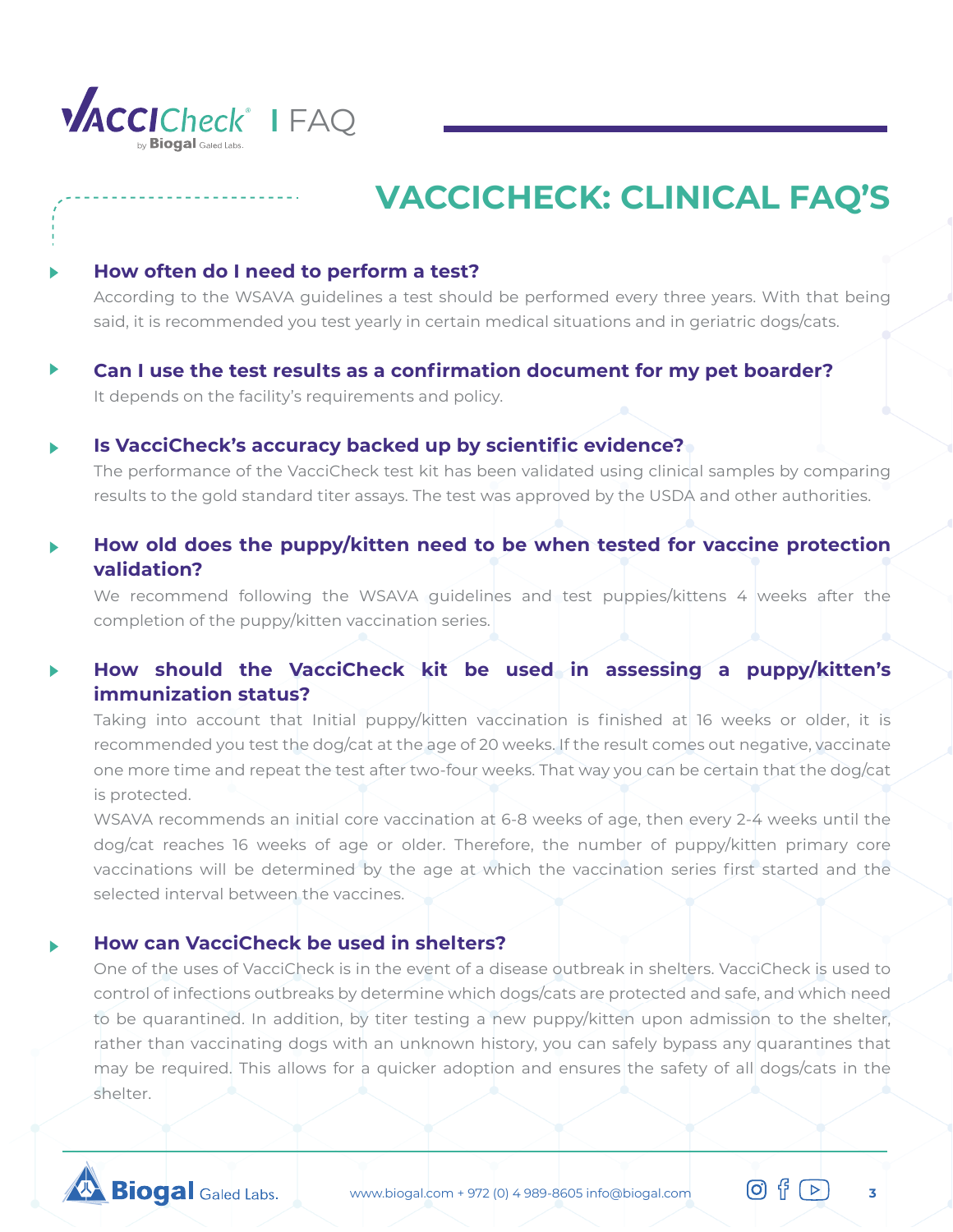

# **Is it true that there is a poor correlation between humoral immunity (IgG) and protective immunity against FHV and FCV?**

There is some disagreement between key opinion leaders regarding the validity of using titers to measure protection from a disease following the feline calicivirus and feline herpesvirus vaccines. According to the WSAVA guidelines, "In terms of feline core vaccines it is important to realize that the protection afforded by the FCV and FHV-1 vaccines will not match the immunity provided by FPV vaccines. Thus, core vaccines for feline respiratory diseases should not be expected to give the same robust protection, nor the duration of immunity, as seen in canine core vaccines".

For that reason, developing antibodies may not always equate with protective immunity, or the ability to prevent infection or shedding.

#### **Interpreting results**

If the dog's Vaccicheck titer test comes out positive (score 2 and above), then they are protected, and will most likely remain immune for the following three years.

As for the duration of immunity, Professor Ronald Schultz's advice is: "Neither a titer nor annual vaccination is necessary every year because of the 'core vaccines' duration of immunity. However, a blood sample taken yearly from an animal for a titer check is preferential to an unnecessary vaccination as a vaccine may cause harm."

## **How long does immunity last follow a positive testing in dogs?**

According to the WSAVA Guidelines (attached): "A high percentage (98%) of core puppy vaccines given between 14-16 weeks of age will provide immunity against parvovirus, distemper and adenovirus **for many years, and probably for the life of the animal**."

### **Can a pet owner perform a titer test?**

1. Titer testing requires blood withdrawal which can only be performed by a veterinarian or qualified staff.

2. Running the test involves handling pet's blood which might be contaminated with infectious agents that could be harmful to humans.

3. Interpreting and making a decision according to the test results requires veterinary knowledge. It is strongly contraindicated to rely on results and make a decision without veterinary consultation.

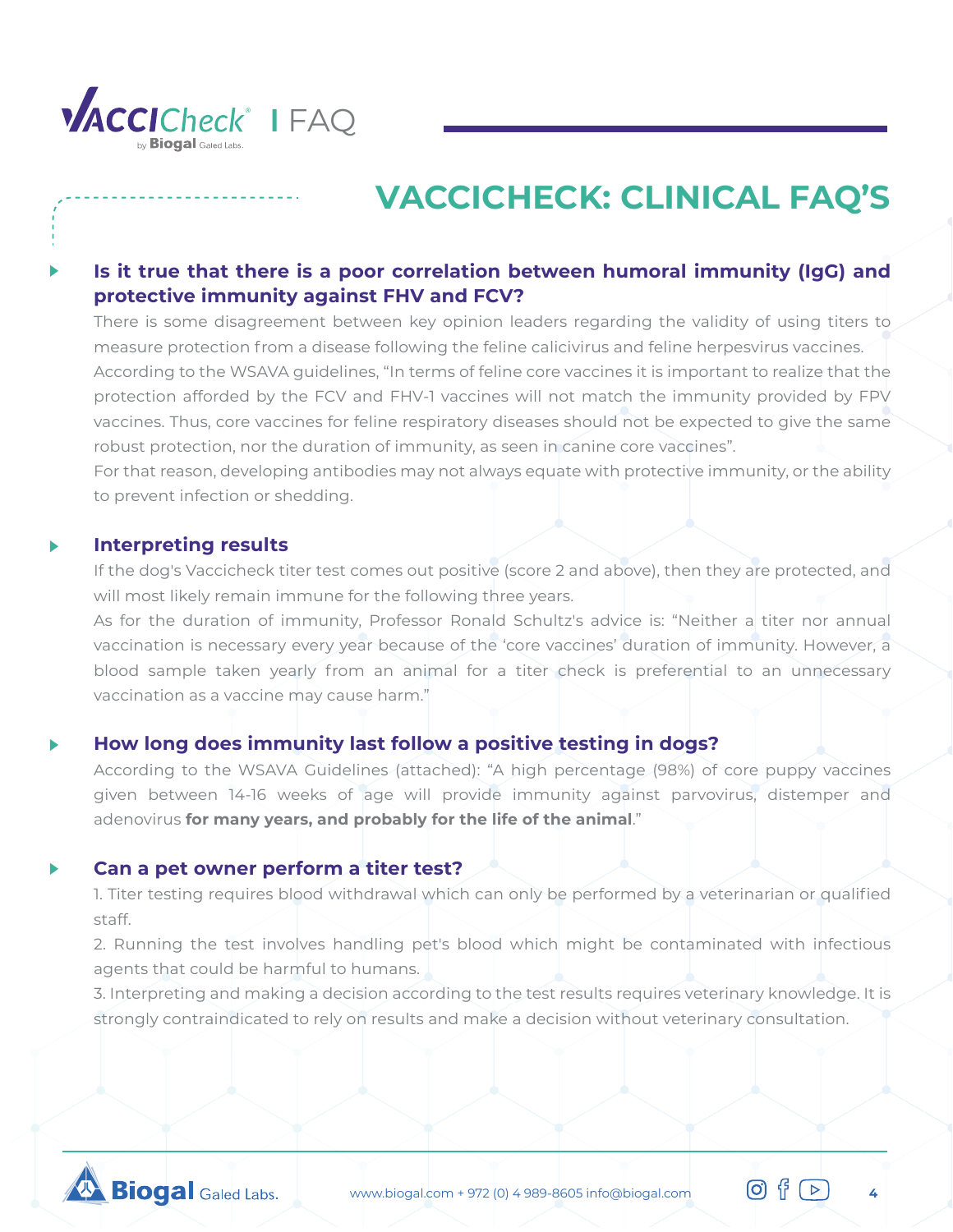

## **What is the gold standard used for VacciCheck validation?**

VN=Virus Neutralization for Canine Distemer Virus (CDV) and Canine Adenovirus (CAV). HI=Hemagglutination Inhibition for Canine Parvovirus and Feline Panleukopenia Virus.

## **How do you titer test kittens?**

It is highly recommended to titer test kittens following the completion of their initial vaccination series.

It is critical to make sure the kitten is immunized especially against FPLV which is the most severe and lethal of the three feline core diseases.

Later in life, titer tests are the only assured way to reduce the burden of revaccination.

## **How do I interpret VacciCheck feline titer tests results?**

For FPLV it is quite simple: if the titer is negative, it means it is imperative to perform a revaccination. For the respiratory elements, FCV and FHV, it depends on the veterinarian's recommendations and the level of risk.

In some countries there is now a nasal spray vaccine for FCV/FHV. This is a simple, effective and safe. vaccine to complete in cases of FPLV positive, with negative FCV/FHV.

# **What should be taken into consideration when titer testing cats?**

You should take into account the level of risk of the cat, in terms of the age of the cat, whether the cat lives alone or with other cats, lives inside an apartment or is an outdoor cat, and what his or her underlying health conditions are.

Titer testing cats differs between geographical locations depending on the vaccination coverage and the prevalence of disease outbreaks.